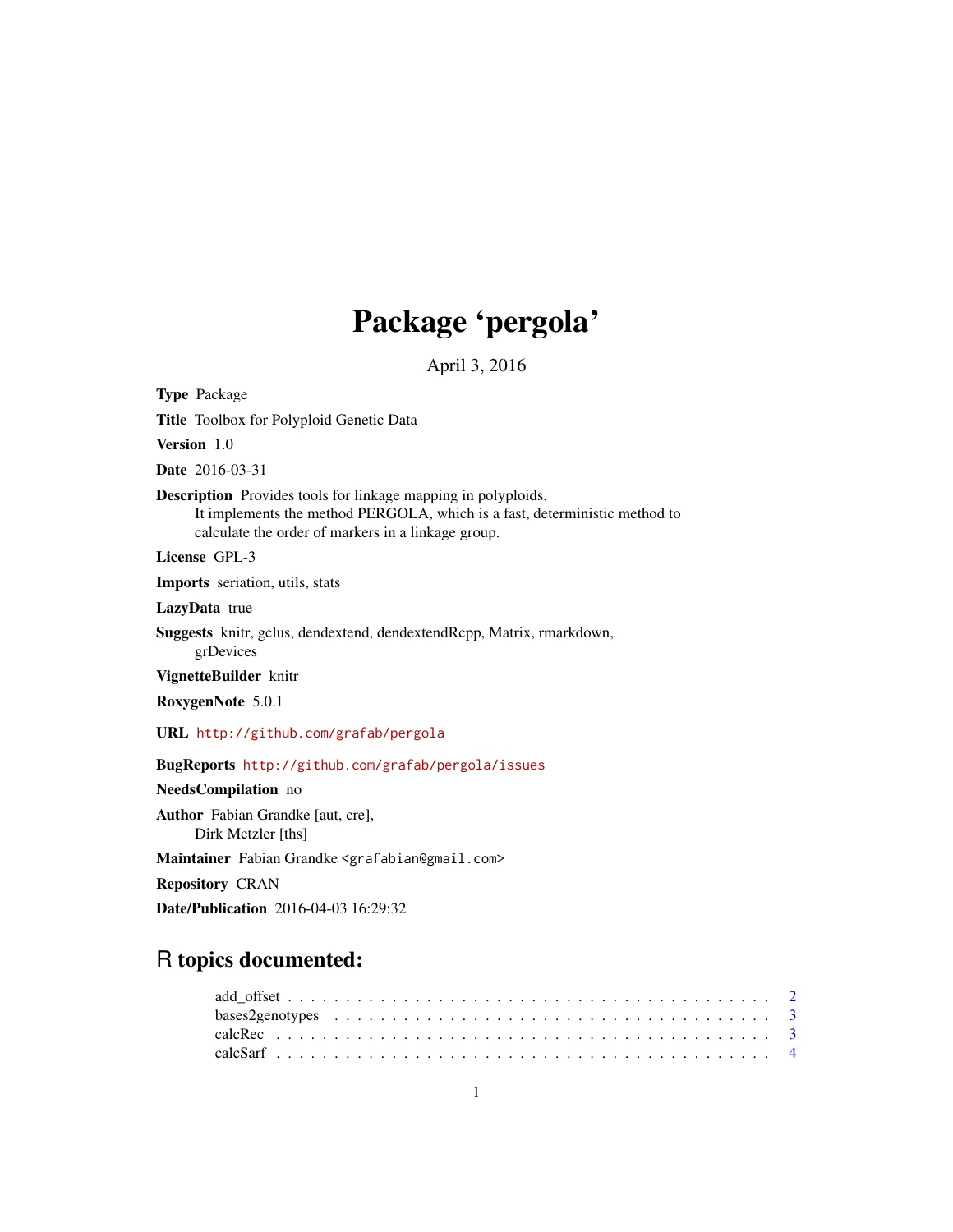# <span id="page-1-0"></span>2 add\_offset

| Index | 14 |
|-------|----|

| add offset |  |
|------------|--|
|            |  |

add\_offset *Add offset*

# Description

Add offset to zero distance markers to allow computation of correlation between maps.

# Usage

 $add\_offset(map, offset = 0.1)$ 

# Arguments

| map    | One map. Required.        |  |
|--------|---------------------------|--|
| offset | Numeric value for offset. |  |

# Value

Map object.

```
data(simTetra)
simTetrageno <- bases2genotypes(simTetra, 4)
rfMat <- calcRec(simTetrageno, 4)
split <- splitChr(rfMat, nchr = 7)
split <- sortLeafs(rfMat, split)
map <- pullMap(rfMat, split = split)
map <- add_offset(map)
```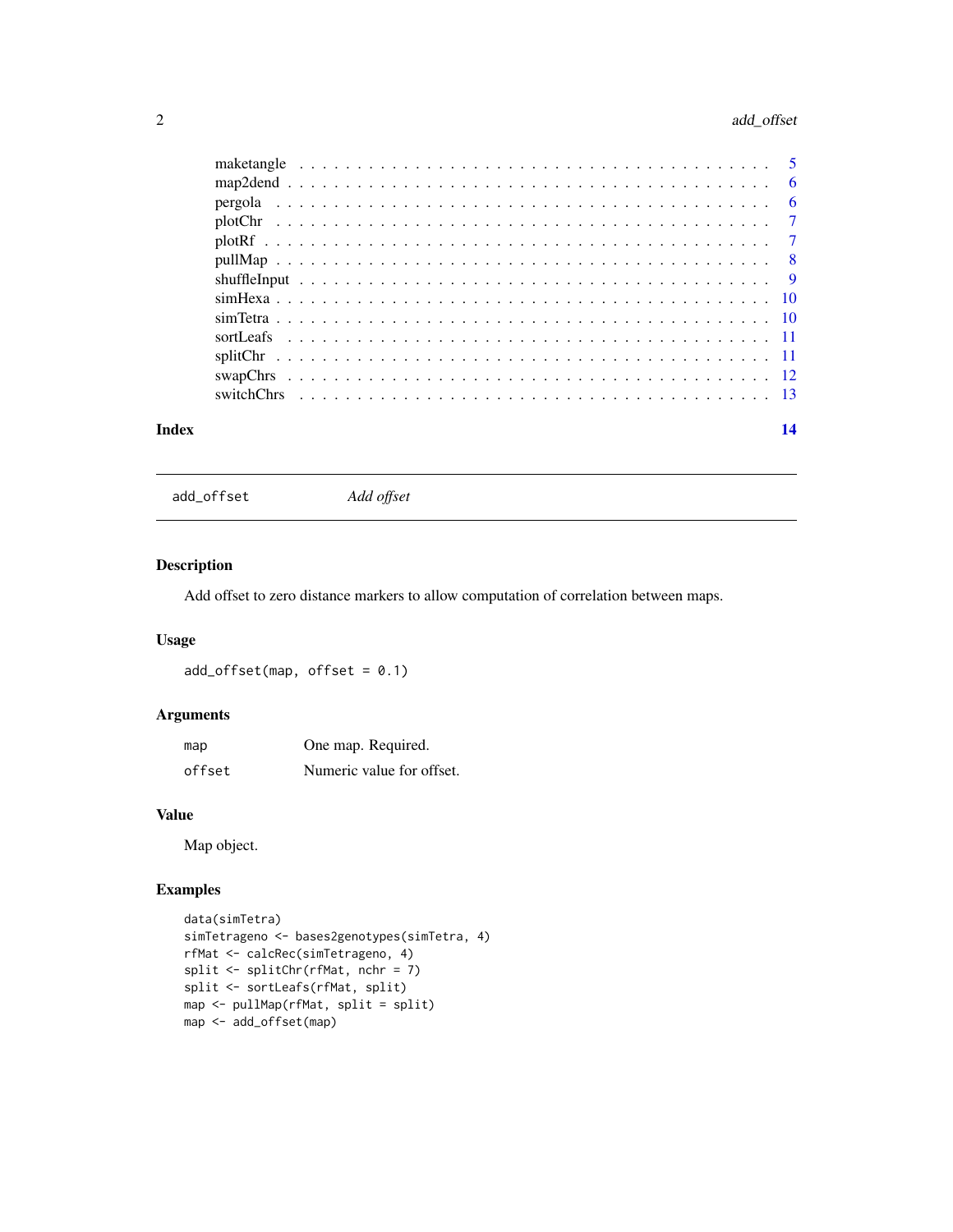<span id="page-2-0"></span>bases2genotypes *Transform bases into genotypes*

# Description

Preprocess the input data in case bases are provided instead of genotypes

# Usage

```
bases2genotypes(input, ploidy)
```
# Arguments

| input  | Matrix of genotype bases. Rows represent the individual markers. Columns<br>represent samples, dependenden on the ploidy. |
|--------|---------------------------------------------------------------------------------------------------------------------------|
| ploidy | Ploidy level of the organism. Influences how many columns are collapsed into<br>one.                                      |

#### Value

Matrix of genotypes. The number of columns is 1/ploidy of the input.

# Examples

```
data(simTetra)
bases2genotypes(simTetra, 4)
```

```
calcRec Recombination frequencies computation
```
# Description

Calculate recombination frequencies for a whole matrix

# Usage

```
calcRec(input, ploidy, sparse = FALSE, ...)
```
# Arguments

| input                   | Matrix of genotypes. Rows represent markers. Columns represent samples. |
|-------------------------|-------------------------------------------------------------------------|
| ploidy                  | Ploidy level of the organism.                                           |
| sparse                  | Logical, if the matrix is a sparse matrix or not.                       |
| $\cdot$ $\cdot$ $\cdot$ | arguments are forwarded to pairwRF.                                     |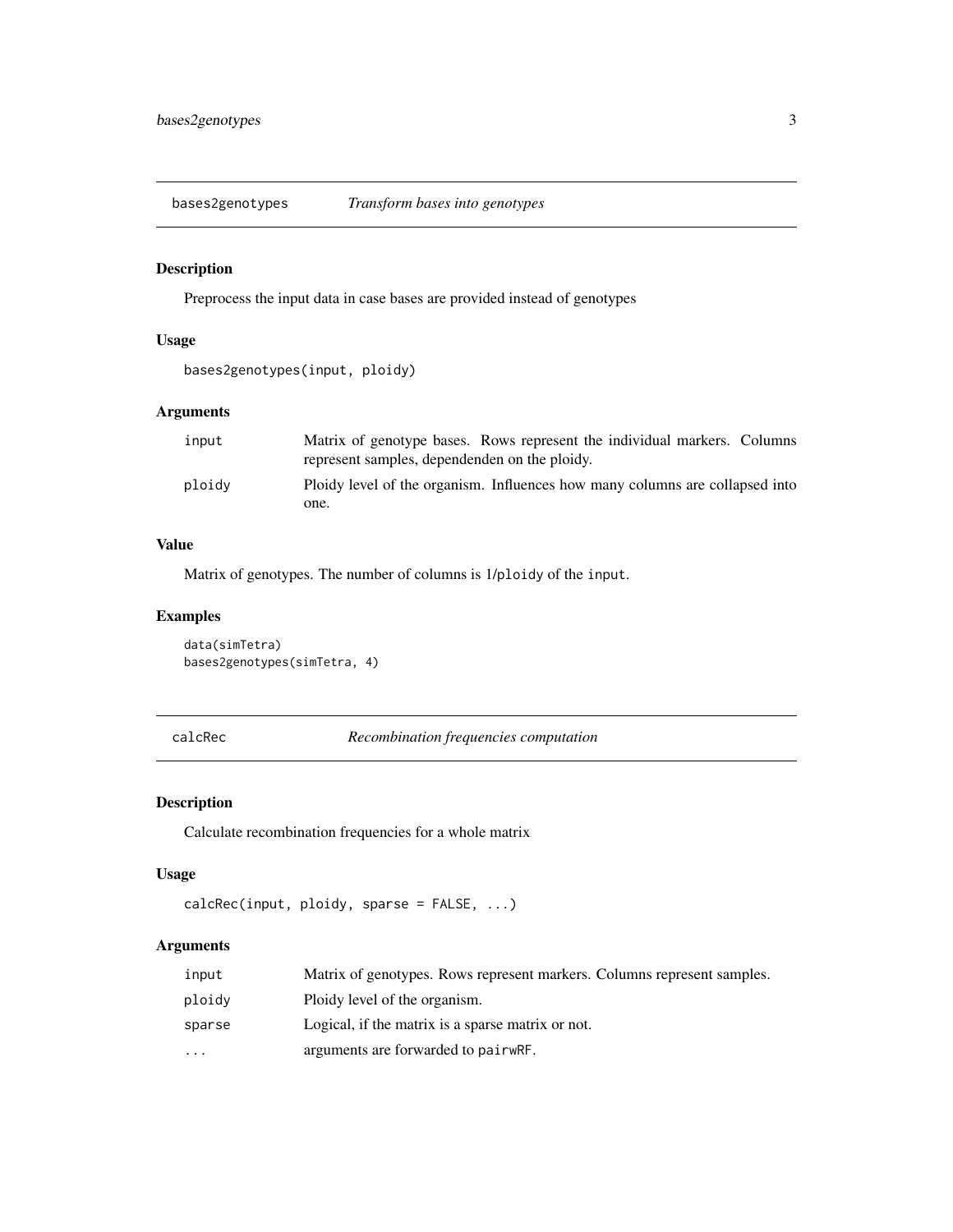# Value

Matrix of pairwise recombination frequencies.

#### Examples

```
data(simTetra)
simTetraGen <- bases2genotypes(simTetra, ploidy = 4)
calcRec(simTetraGen, 4)
```
calcSarf *Calculates the SARF value of given input.*

# Description

The sum of adjecent recombination frequency (SARF) is a measure of how well the marker order is. This function calculates it for a given matrix of pairwise recombination frequencies and marker order. The SARF criterion can be extended to a neighborhood > 1.

# Usage

calcSarf(rf, ord =  $1:(\text{ncol}(rf))$ ,  $n = 1$ )

# Arguments

| rf  | Matrix of pairwise recombination frequencies.               |
|-----|-------------------------------------------------------------|
| ord | Vector with marker order.                                   |
| n   | Number of neighbors, which are included in the calculation. |

# Value

Single numeric value, which is the result of the SARF calculation.

#### References

Liu, B.H. 1998, *Statistical genomics: linkage, mapping, and QTL analysis.*

```
data(simTetra)
simTetrageno <- bases2genotypes(simTetra, 4)
rfMat <- calcRec(simTetrageno, 4)
split <- splitChr(rfMat, nchr = 7)
split <- sortLeafs(rfMat, split)
calcSarf(rfMat, split$order, n = 1)
calcSarf(rfMat, split$order, n = 2)
calcSarf(rfMat, split$order, n = 3)
```
<span id="page-3-0"></span>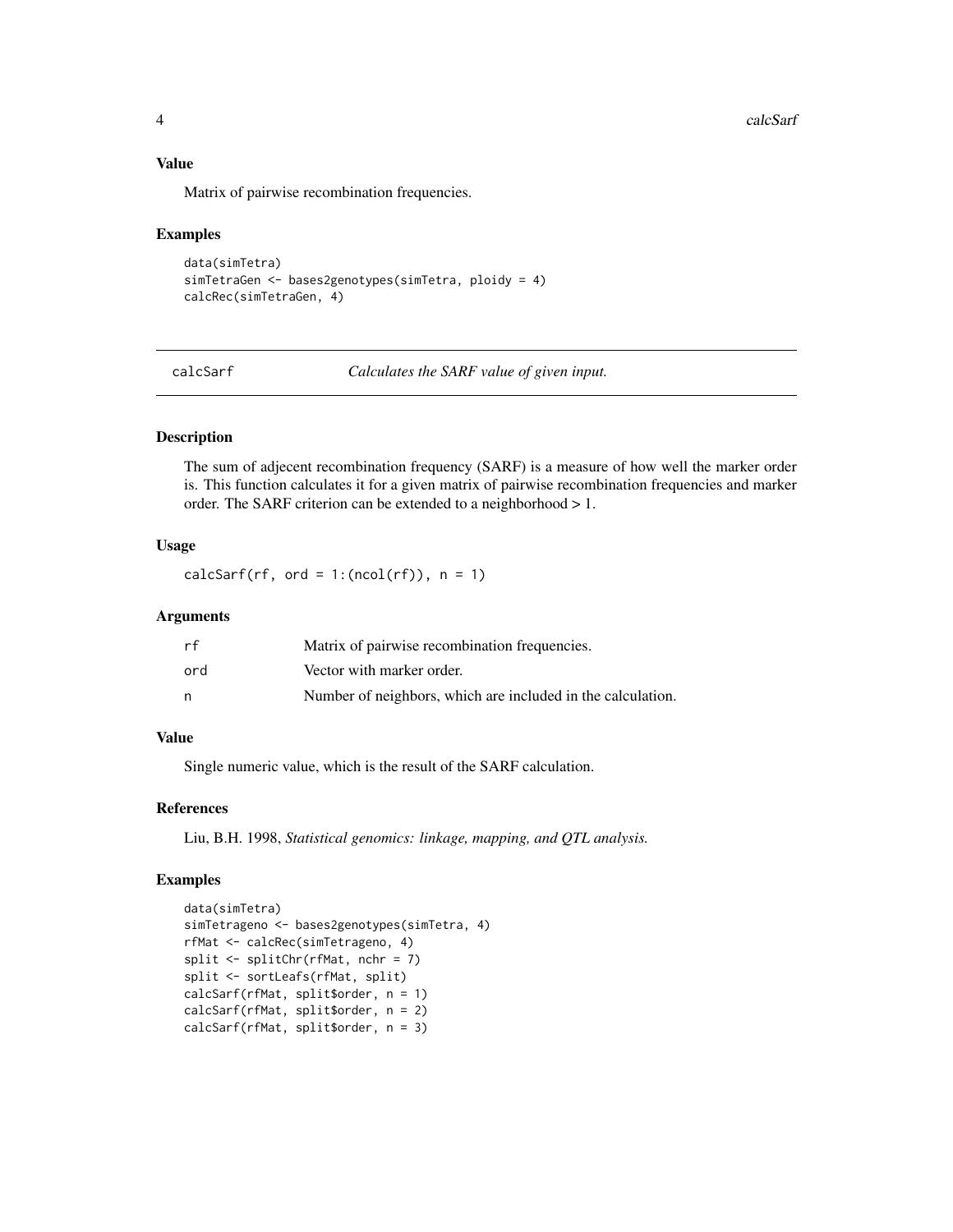<span id="page-4-0"></span>

Create tanglegram. Removes markers, that are not in both trees. Calculates alternating light and dark shades of grey.

# Usage

```
maketangle(dend1, dend2, cutheight, k = NULL, ncol = k, ...)
```
# Arguments

| dend1     | First dendrogram. Required.                                     |
|-----------|-----------------------------------------------------------------|
| dend2     | Second dendrogram. Required.                                    |
| cutheight | The height, at which dend1 is cut. Influences number of colors. |
| k         | Number of desired linkage groups.                               |
| ncol      | Number of desired colors.                                       |
| .         | Other parameters are forwarded to the tanglegram command.       |

# Value

None. Plotting only.

```
data(simTetra)
simTetraGen <- bases2genotypes(simTetra, 4)
rfMat <- calcRec(simTetraGen, 4)
split <- splitChr(rfMat, nchr = 7)
split <- sortLeafs(rfMat, split)
map <- pullMap(rfMat, split = split)
dend <- map2dend(map)
maketangle(dend, dend, cutheight = 500, k = 7, ncol = 7)
```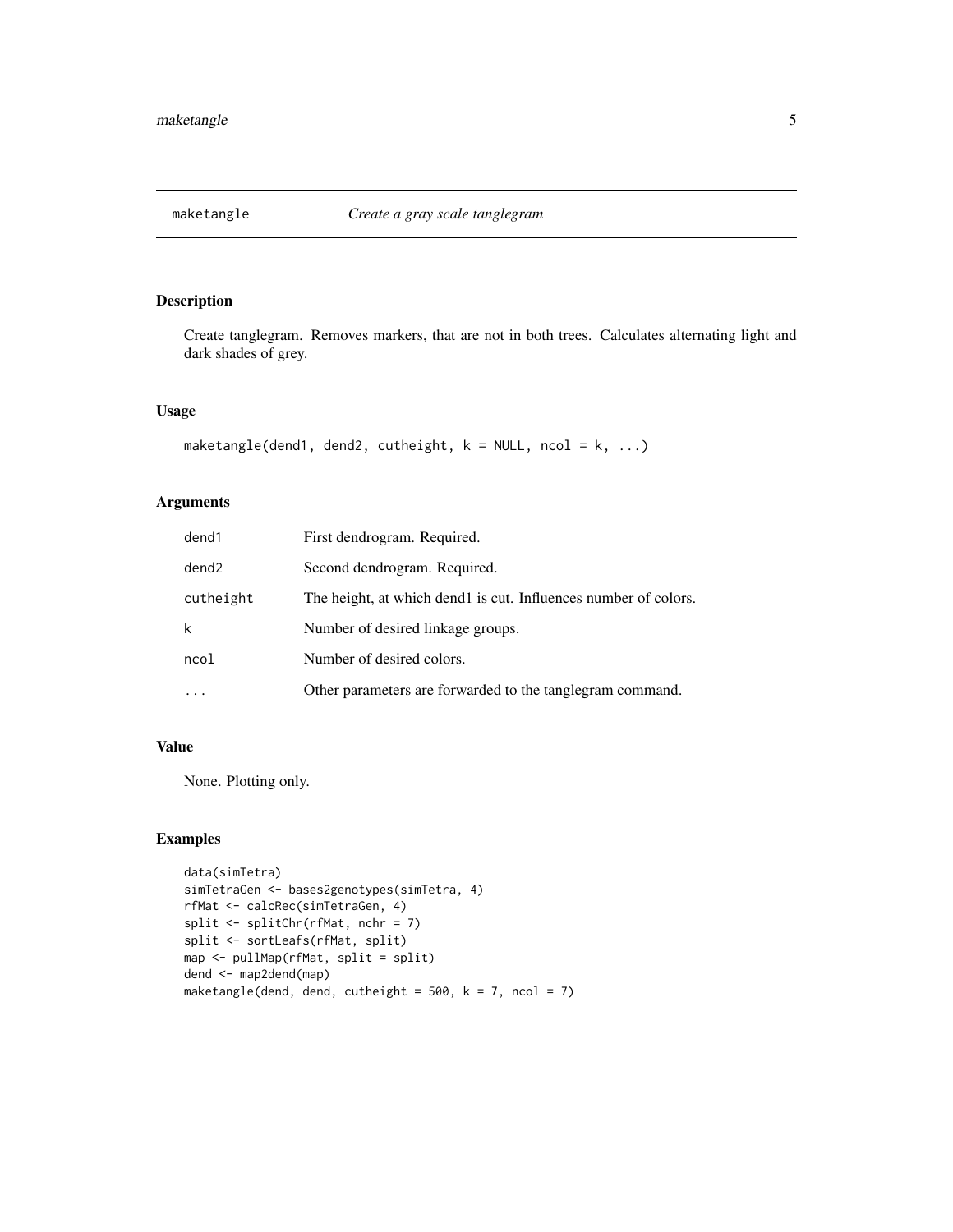Create dendrogram object. The map specific distance are ignored and only the grouping and ordering is maintained. Allows for comparison of whole map with package 'dendextend'

# Usage

 $map2dend(map, mergeoff = 0L)$ 

# Arguments

| map      | One map. Required.                                                                                                                  |
|----------|-------------------------------------------------------------------------------------------------------------------------------------|
| mergeoff | Numeric, offset between chromosomes, to avoid equal heights in dendrogram.<br>Equal heights lead to problems in cor_bakers_gamma(). |

# Value

Dendogram object.

# Examples

```
data(simTetra)
simTetrageno <- bases2genotypes(simTetra, 4)
rfMat <- calcRec(simTetrageno, 4)
split \le splitChr(rfMat, nchr = 7)
split <- sortLeafs(rfMat, split)
map <- pullMap(rfMat, split = split)
dend <- map2dend(map)
plot(dend)
```
pergola *Toolbox for polyploid genetic data*

# Description

This package provides multiple tools to work with polyploid data.

# Details

Load the dataset simTetra and analyse it according to the vignette.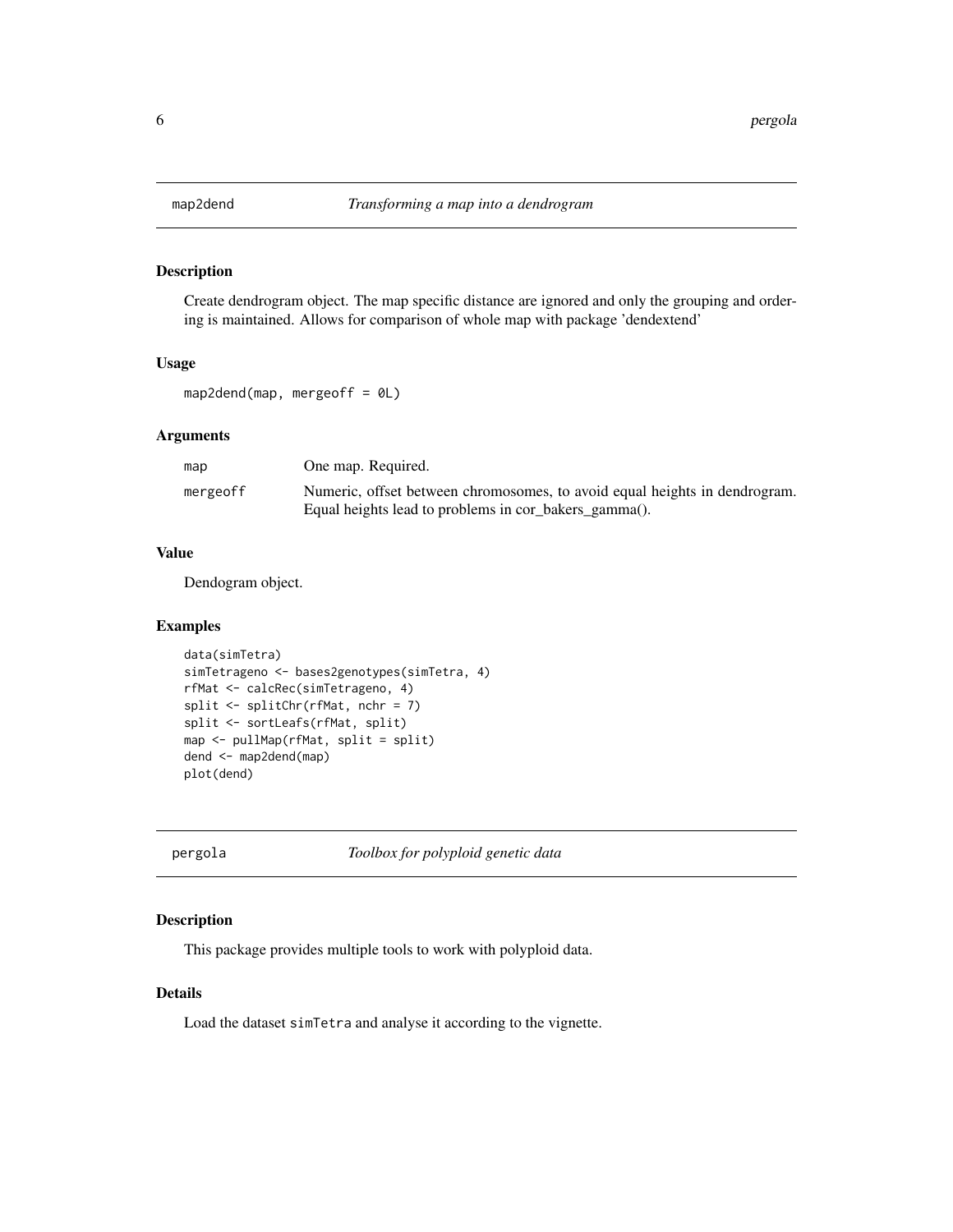<span id="page-6-0"></span>

Visualization of one or two linkage maps. Used as comparison between two different maps (e.g. different parameters or linkage mapping tools).

# Usage

plotChr(map1, map2 = NULL, cex = 1, labels = c("Map 1", "Map 2"), ...)

# Arguments

| map1   | Numeric vector with marker positions. |
|--------|---------------------------------------|
| map2   | Optional second map for comparison.   |
| cex    | Font size in the figure.              |
| labels | Labels for the two blocks             |
|        | arguments are forwarded to plot.      |

### Value

None. Plotting only.

# Examples

```
data(simTetra)
simTetraGen <- bases2genotypes(simTetra, 4)
rfMat <- calcRec(simTetraGen, 4)
split <- splitChr(rfMat, nchr = 7)
split <- sortLeafs(rfMat, split)
map <- pullMap(rfMat, split = split)
plotChr(map[[1]])
```
plotRf *Plot recombination frequencies*

# Description

Graphical representation of recombination frequencies to support supervised estimation of the numbers of clusters

#### Usage

```
plotRf(rf, plottype = "dendrogram", method = "single", cex.axis = 1, ...)
```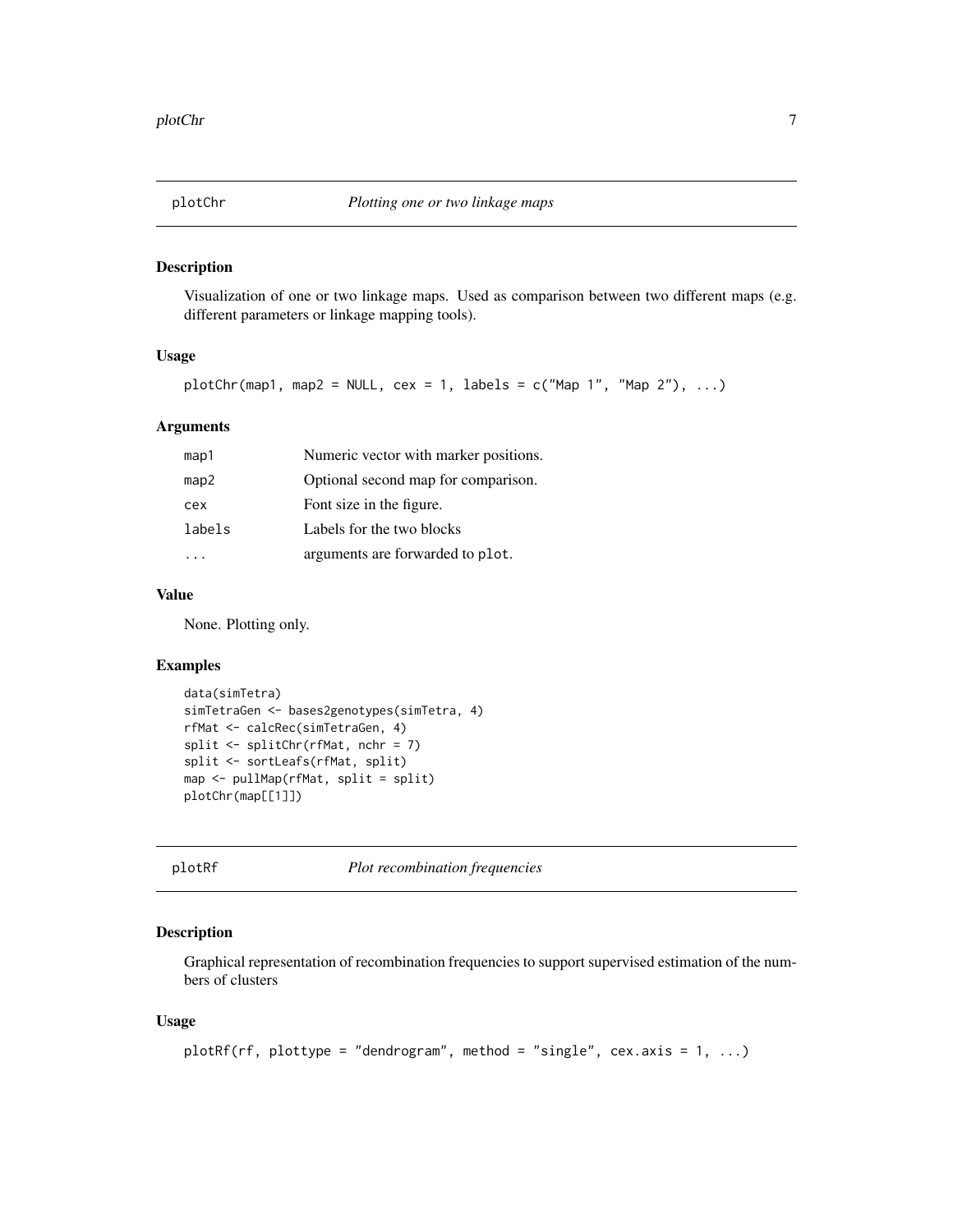# <span id="page-7-0"></span>Arguments

| rf       | Matrix of pairwise recombination frequencies.                                          |
|----------|----------------------------------------------------------------------------------------|
| plottype | Default is "dendrogram". Any other value will plot the recombination frequen-<br>cies. |
| method   | Default is "single", which is used for the hierarchical clustering.                    |
| cex.axis | Size of axis labels in image plot.                                                     |
| $\cdots$ | arguments are forwarded to image.                                                      |

# Value

None.

# Examples

```
data(simTetra)
simTetraGen <- bases2genotypes(simTetra, 4)
rfMat <- calcRec(simTetraGen, 4)
plotRf(rfMat)
```

|  | pullMap |  |
|--|---------|--|
|  |         |  |

 $Creates$  map object

# Description

Creates map object from matrix of pairwise recombination frequencies.

# Usage

pullMap(rf, split, fun = "haldane", corr = 1)

# Arguments

| rf    | Matrix of pairwise recombination frequencies.                                                                      |
|-------|--------------------------------------------------------------------------------------------------------------------|
| split | Split object.                                                                                                      |
| fun   | Function to space the markers on the map. Default is "haldane". Alternatives<br>are "kosambi", "carter" and "none. |
| corr  | Corrector, if recombinations are overestimated. Allows to multiply all spaces by<br>a fixed factor.                |

# Value

Ordered vector of marker locations. Each marker has a name attribute.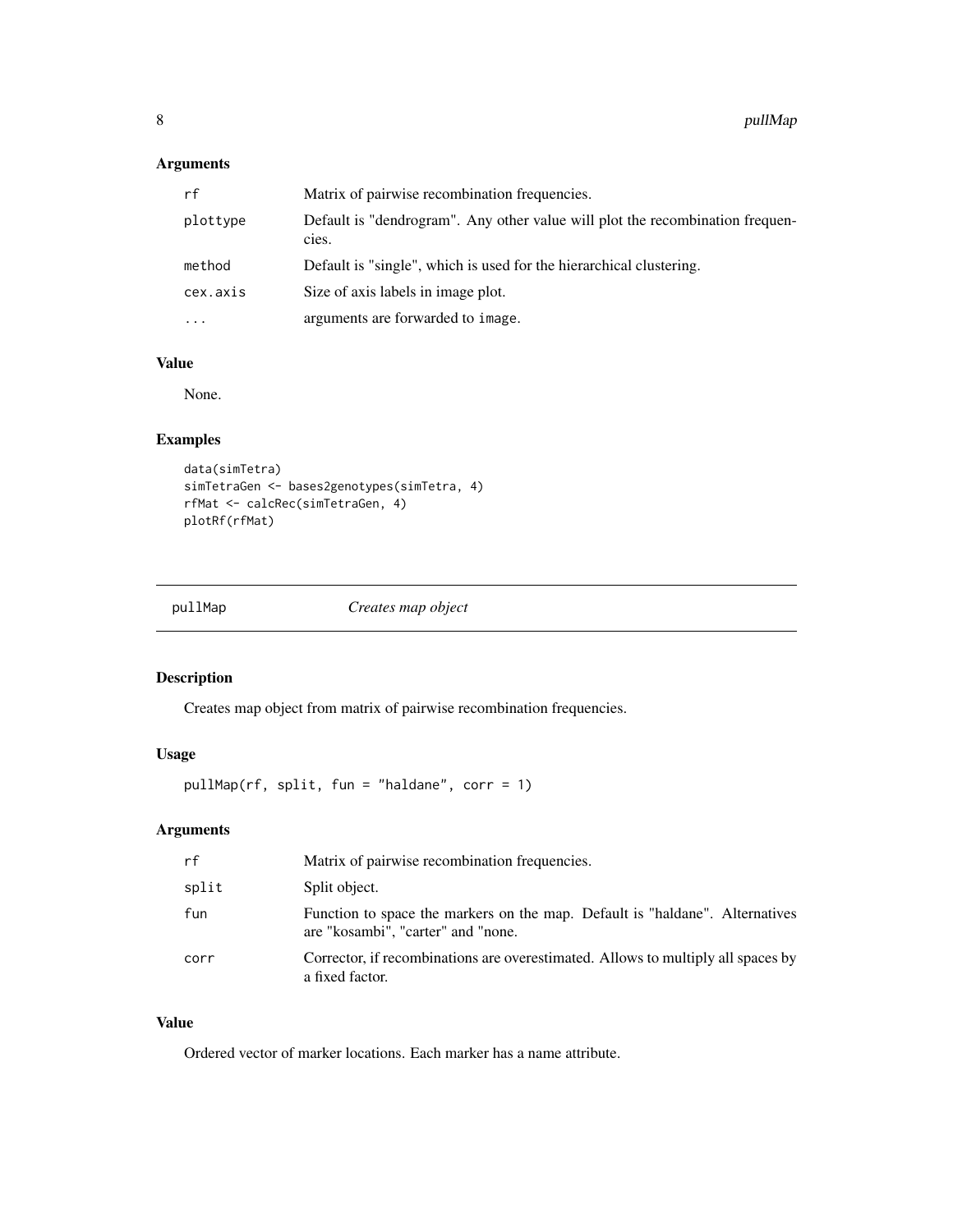# <span id="page-8-0"></span>shuffleInput 9

# Examples

```
data(simTetra)
simTetrageno <- bases2genotypes(simTetra, 4)
rfMat <- calcRec(simTetrageno, 4)
split <- splitChr(rfMat, nchr = 7)
split <- sortLeafs(rfMat, split)
pullMap(rfMat, split = split)
```

| shuffleInput | Randomize marker order and alleles within samples In simulated       |
|--------------|----------------------------------------------------------------------|
|              | datasets, the order or markers and alleles within samples is often   |
|              | given. To remove any prior knowledge, that would not be available,   |
|              | the data should be randomized. Thus, the performance of our tool can |
|              | be validated unbiased.                                               |

# Description

Randomize marker order and alleles within samples

In simulated datasets, the order or markers and alleles within samples is often given. To remove any prior knowledge, that would not be available, the data should be randomized. Thus, the performance of our tool can be validated unbiased.

# Usage

```
shuffleInput(input, ploidy = 4, ignore = 0)
```
# Arguments

| input  | Matrix of genotypes. Rows represent markers. Columns represent samples.                                                               |
|--------|---------------------------------------------------------------------------------------------------------------------------------------|
| ploidy | Ploidy level of the organism. Default is 4.                                                                                           |
| ignore | In case of unnecessary frontianding columns (e.g. parental genotypes or row-<br>names), these can be excluded from the randomization. |

### Value

Matrix of the same size as the input matrix. The markers are in a random order and the alleles within the samples are in a random order.

```
data(simTetra)
shuffleInput(simTetra, 4)
```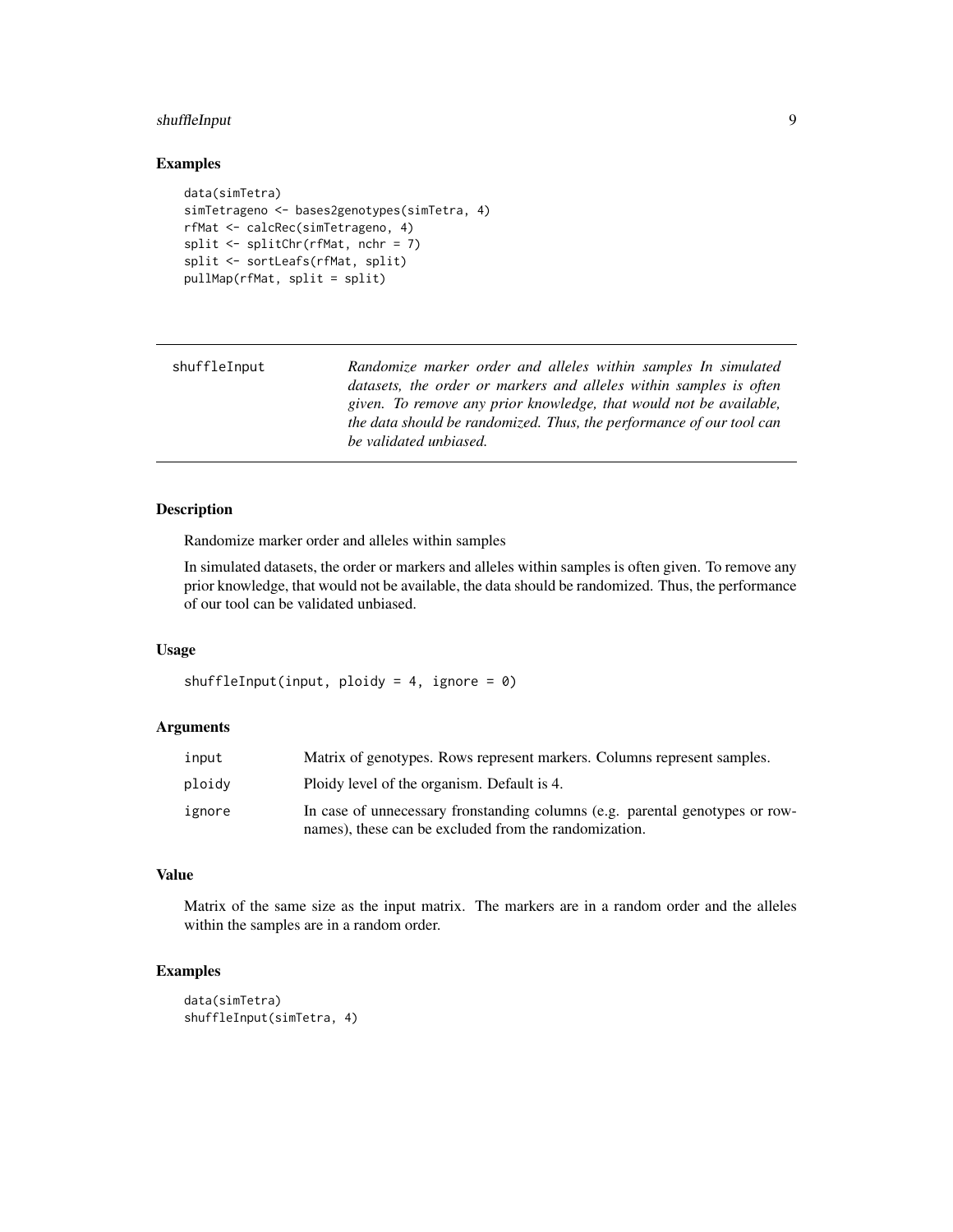<span id="page-9-0"></span>

100 offspring genotypes from an F2 crossing population. Generated with PedigreeSim (Voorips et al, 2012).

# Usage

simHexa

# Format

A data frame with 131 rows and 600 variables:

# Source

<https://github.com/PBR/pedigreeSim>

simTetra *Tetraploid F2 population*

# Description

100 offspring genotypes from an F2 crossing population. Generated with PedigreeSim (Voorips et al, 2012).

# Usage

simTetra

# Format

A data frame with 131 rows and 400 variables:

# Source

<https://github.com/PBR/pedigreeSim>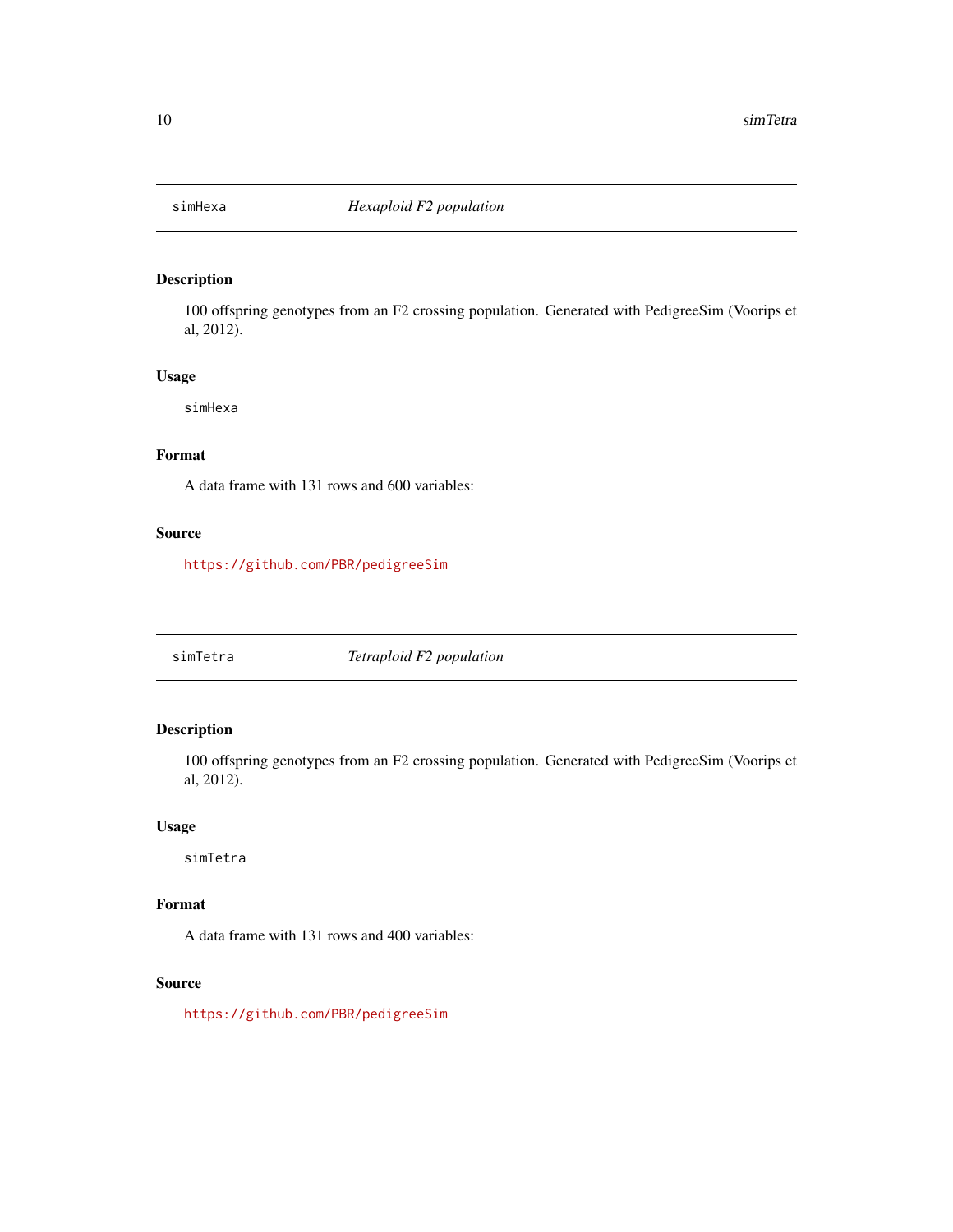<span id="page-10-0"></span>

Calculates the optimal leaf ordering pairwise for all linkage groups.

## Usage

```
sortLeafs(rf, df, method = "seriation", maxSarf = NULL)
```
# Arguments

| rf      | Matrix of pairwise recombination frequencies.                                                                                                                                                                |
|---------|--------------------------------------------------------------------------------------------------------------------------------------------------------------------------------------------------------------|
| df      | Vector of cluster numbers, created by splitChr(). Zeros indicated filtered mark-<br>ers and will be ignored.                                                                                                 |
| method  | Name of method. Default: seriation (uses the optimal leaf ordering algorithm<br>from the seriation package). Alternatives endlink (order endlink from gclus) and<br>endlink-global (ignores linkage groups). |
| maxSarf | Maximum number of neighbor to include into SARF extension.                                                                                                                                                   |

## Value

Vector of global marker order.

#### Examples

```
data(simTetra)
simTetrageno <- bases2genotypes(simTetra, 4)
rfMat <- calcRec(simTetrageno, 4)
split \le splitChr(rfMat, nchr = 7)
sortLeafs(rfMat, split)
```

```
splitChr Split markers into chromosomes
```
# Description

This function splits markers into linkage groups (LG), which ideally represent chromosomes. The split is based on hierarchical clustering with a single linkage distance.

# Usage

```
splitChr(rf, height = 0.4, nchr = NULL, method = "single",
 filter = FALSE, thresh = 0.05, rm.dup = TRUE)
```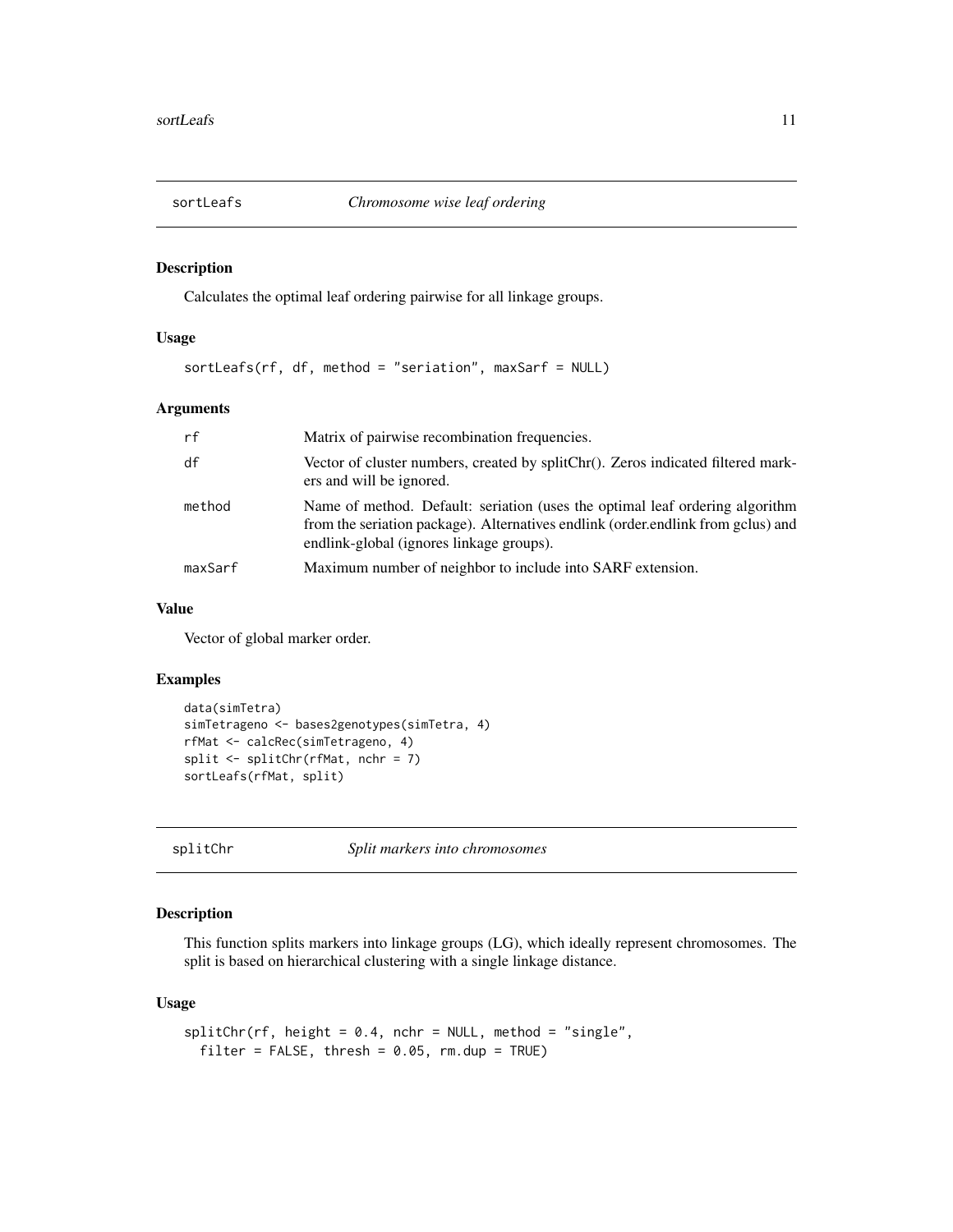# <span id="page-11-0"></span>Arguments

| rf     | Matrix of pairwise recombination frequencies.                                                                                                           |
|--------|---------------------------------------------------------------------------------------------------------------------------------------------------------|
| height | Threshold value for grouping the markers.                                                                                                               |
| nchr   | Expected number of chromosomes.                                                                                                                         |
| method | Default is "single", which is used for the hierarchical clustering.                                                                                     |
| filter | Logical, if the result should be filtered or not. Default is FALSE. Creates zeros<br>for the markers below the threshold.                               |
| thresh | Threshold for filtering. Default is 0.05, i.e. linkage groups with less than $5\%$ of<br>markers, are filtered out.                                     |
| rm.dup | Logical, if the duplicated markers should be filtered out. TRUE is highly rec-<br>ommended because the markers have no added value for the linkage map. |

# Value

Vector of cluster relationship. Same length and order as the matrix of recombination frequencies.

# Examples

```
data(simTetra)
simTetrageno<-bases2genotypes(simTetra, 4)
rfMat<-calcRec(simTetrageno, 4)
splitChr(rfMat, nchr = 7)
```
swapChrs *Swap chromosomes*

# Description

Finds best matching chromosome for each chromosome and brings them into the same order.

# Usage

swapChrs(map, comp)

# Arguments

| map  | Map to switch.            |
|------|---------------------------|
| comp | Other map for comparison. |

# Value

map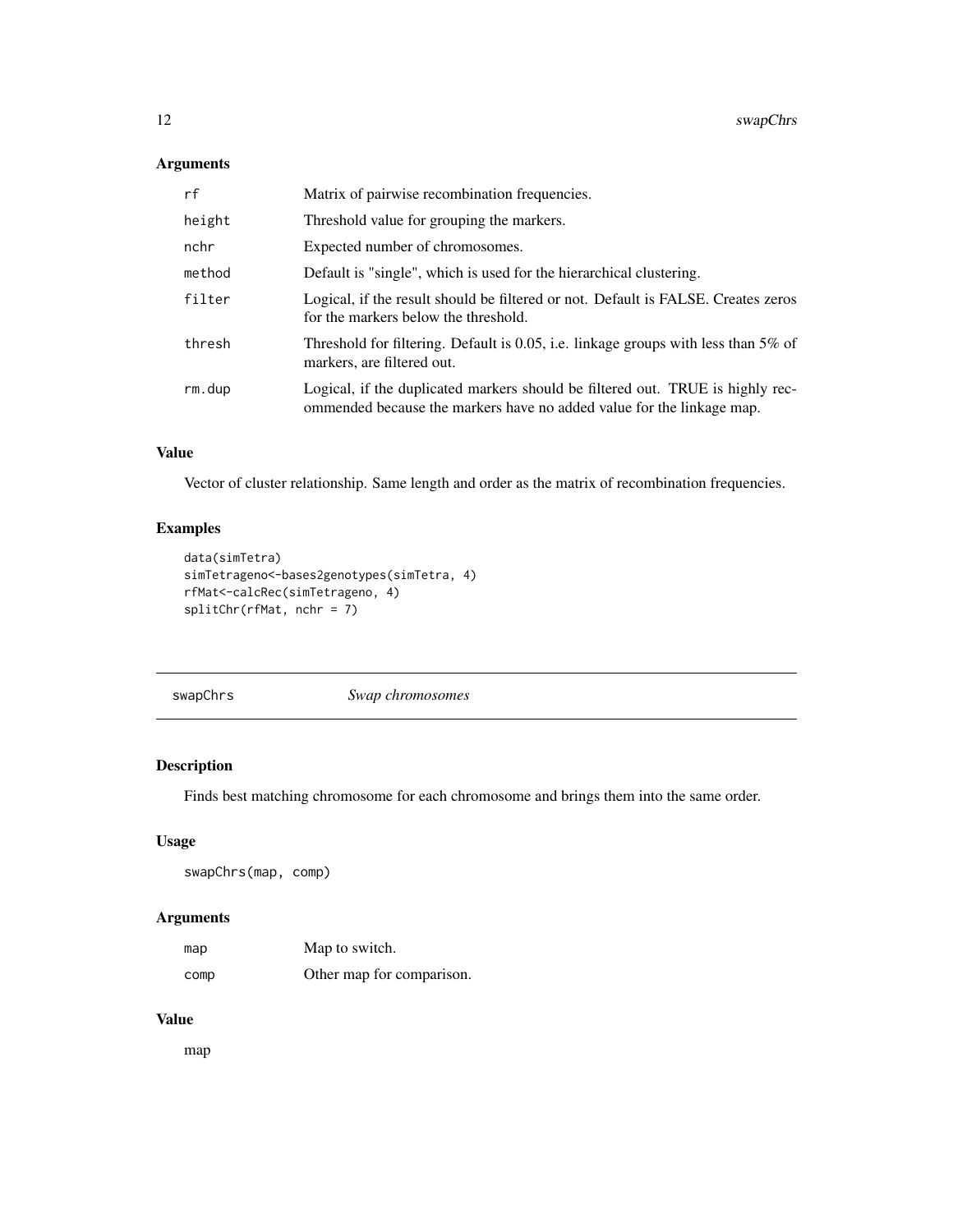#### <span id="page-12-0"></span>switchChrs 13

# Examples

```
data(simTetra)
simTetrageno <- bases2genotypes(simTetra, 4)
rfMat <- calcRec(simTetrageno, 4)
split \le- splitChr(rfMat, nchr = 7)
split <- sortLeafs(rfMat, split)
map <- pullMap(rfMat, split = split)
split <- sortLeafs(rfMat, split, method = "endlink")
map2 <- pullMap(rfMat, split = split)
map <- swapChrs(map, map2)
```
switchChrs *Switch Chromosomes*

# Description

Wrapper function to switch chromosomes for the whole map

## Usage

switchChrs(map, comp)

#### Arguments

| map  | Map to switch.            |
|------|---------------------------|
| comp | Other map for comparison. |

#### Value

map

```
data(simTetra)
simTetrageno <- bases2genotypes(simTetra, 4)
rfMat <- calcRec(simTetrageno, 4)
split <- splitChr(rfMat, nchr = 7)
split <- sortLeafs(rfMat, split)
map <- pullMap(rfMat, split = split)
split <- sortLeafs(rfMat, split, method = "endlink")
map2 <- pullMap(rfMat, split = split)
map <- switchChrs(map, map2)
```